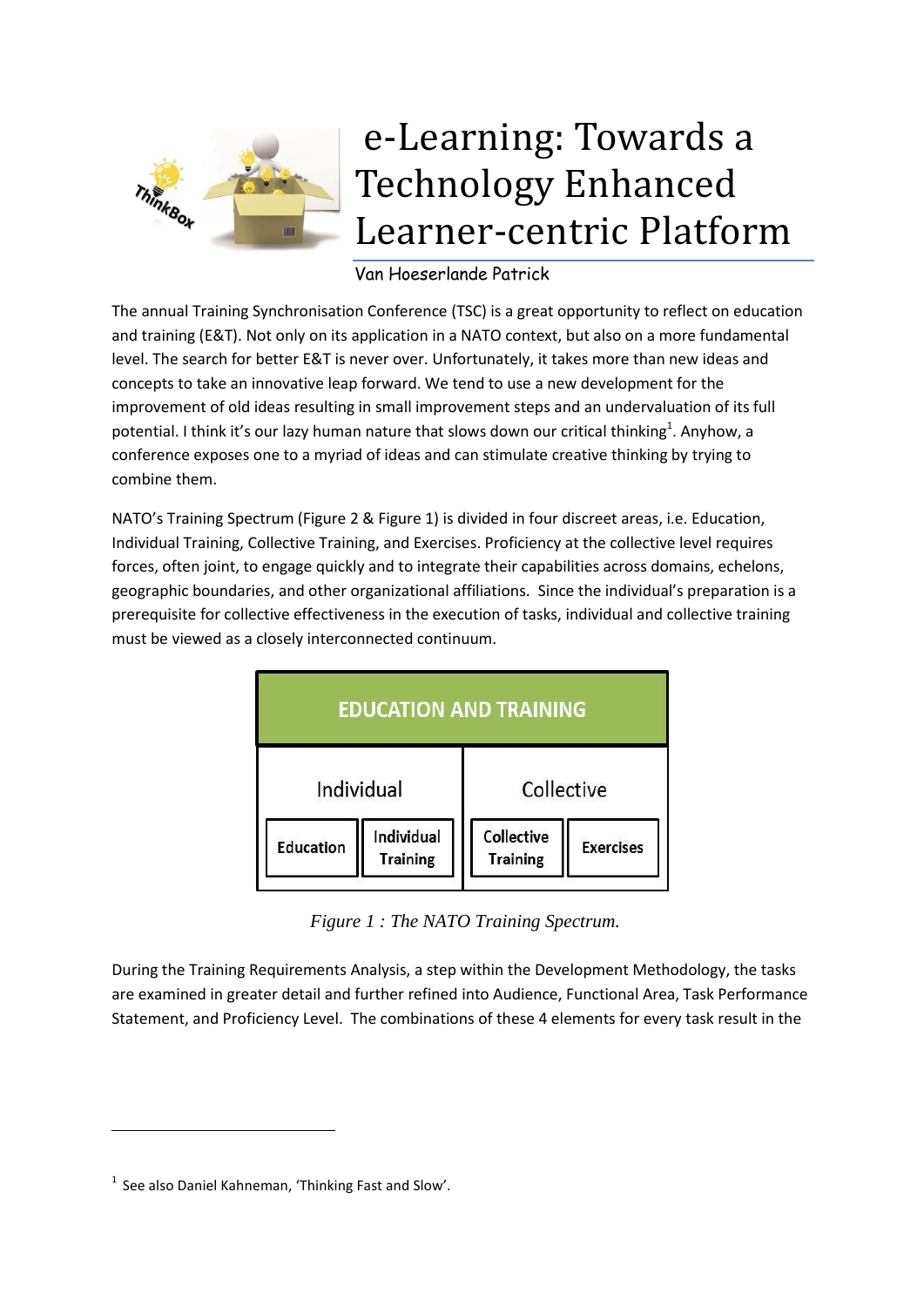individual and collective E&T requirements. These requirements are eventually matched to existing (or to be developed) E&T opportunities<sup>2</sup>.

One type of E&T opportunities is e-learning. Within the E&T community this is considered as a contemporary tool that receives too little attention. It seems that the solution providers (i.e. school, centers of excellence, training institutions …) are not really keen or able to increase the production of this kind of courses. To their defense they bring forward arguments like not enough specialists to design e-material, need for hands-on experience, IT-infrastructure not adapted to this kind of teaching … All valid arguments, are they?

It is not that this is a recent struggle. No, it's a yearlong fight to get e-learning off the ground. To me that means the current paradigm is blocking progress. Unfortunately, I could not point at the origin of problem - as an engineer I have the instinctively desire to search for the ground cause of the problem – so I followed the speakers in their arguments. In my mind's eye I was looking at all the brought-up mischiefs on the crime board for the silent murder of e-learning. The battle was lost and I didn't see a way out.

The session on Artificial Intelligence (AI) in E&T gave me the first glimpse of a possible escape from current thinking. I've been reading a lot on AI lately, so there was nothing surprising about the briefings. 'AI could increase the interactions and make the current course more attractive' was the message entering my mind. AI to improve our current way of teaching. But during the Q&A, a speaker stated that AI makes it possible to manage complexity. A simple statement quite certainly lost to most of the attendees, but my brain captured it and kept it alive. The seed was there, but I was not sure what it needed to mature.

Some hours and coffees later in a session on e-learning, there was an example in which a company had left the brick and mortar approach to training by going full throttle for e-learning. Hands-on learning was replaced by e-learning combined with sending a box to the student's home. The student didn't have to go to a school lab. No, the part of the lab needed for the course came by FedEx to the e-student. Innovative.

The current construct of E&T began to fall apart. Not sure what initiated the process – our brain is, like AI, still a black box -, but suddenly I started to doubt the foundations of our current model. If a company can do that, what was stopping us, the military, to do the same?

A few moments later, the concept of micro-learning was introduced. I was not familiar with it and it sounded promising. Microlearning deals with relatively small learning units and short-term learning activities. Microlearning refers to presenting learning in short nuggets of 3-5 minutes long (or even shorter), with a specific focus, to meet a specific learning objective. It appeals to the learners as it consumes less time and is available to them exactly at the time of the learning need (just-in-time learning). Furthermore, its rich media formats ensure better retention. Examples are - but not limited to - gamified, scenario-based learning short videos; interactive PDFs/e-books; and Infographics. Microlearning holds the promise to be cheaper to build, quicker to deploy, and can be updated fairly easily.

**.** 

 $2$  E&T opportunities may come in different forms: trifold, webpage, course, On-The-Job training, exercise ...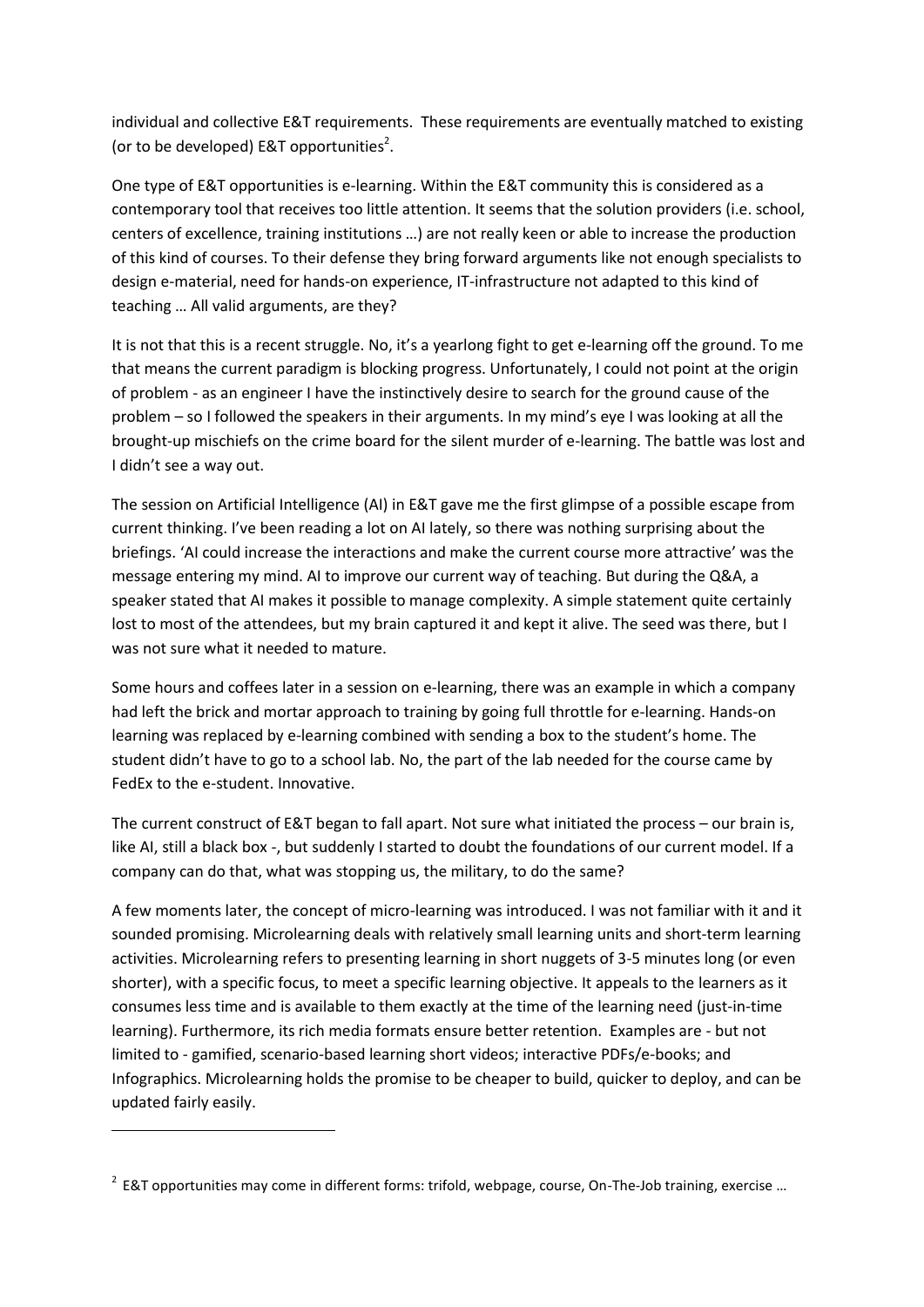Microlearning could be the future of learning as modern learners are hard pressed for time and their attention span is short. They want bite-sized information that is focused, and can be absorbed on the go, at any point of time, on any device. To achieve this desired result, microlearning must be efficient and engaging. The design has to be visually appealing and the content precise, leading to the rapid attainment of expected learning outcomes.

In the exposé, in line with our lazy nature, microlearning was used to improve the current idea of elearning. It was viewed as just another way to do better what we are doing now. But I was lost to the discussion. A new idea was starting to form. But first I had to destroy the current approach.

Once all pieces fell in place, it was easy to see what was wrong. The current E&T model, although successful in the past and present, held inherent limits that would not be overcome by these new ideas. We approach E&T from the side of the teacher and mistakenly use the term e-learning while it should be called e-teaching. Courses, although made with the best intentions and at great effort, are nothing more than a blueprint synchronized to the dumbest kid in the 'classroom'. Why should you follow a 50 minutes course if all you miss can be explained in 5?

Teaching lays the responsibility of almost every aspect of E&T on the shoulders of the solution provider: certifying based on attending all elements of a course – sometimes just being in the class is enough to get your certification - ; assuring quality by setting up an educational system certified against a specially developed set of quality requirements; organizing the post-course performance evaluation dictating time and place to the students; developing a business model that can turn the design and provision of courses into a profitable activity ... Rapidly, whatever the mission statement of the school may preach, all E&T centered activities become institution centric. Trying to fit elearning into a teaching-centric environment is like fitting a square peg into a too small round hole. You only succeed by force resulting in a deformation of the peg.

Let's redesign the hole by shifting our focus to the individual student.

Suppose an individual is interested in learning to be able to perform a task. I know this is a very utilitarian approach to E&T, but as you will discover it is necessary to design the system but the result does not exclude a more existential approach to learning. The task to perform may vary in nature and complexity. The initial interest must come from the individual as you cannot force a human being to learn non-life-threatening responses. The individual is the starting point, but I'm confident that once we have the desired system up and running, it will be able to cover group learning too.

To perform a task, an individual must meet certain performance requirements. These requirements must be broken down, a bit like a tree diagram, into very small microrequirements that can be met by microlearning modules and, one way or another, tested against. The learner starts his/her path to meet those requirements with an 'exam'. This exam must determine the set of microrequirements missing in the present skill set. Every identified gap will be filled by presenting the learner with a specific micromodule. That module is not only a solution for that gap, but also the way how (and even the time when) it delivers the learning moment depending on the individual it targets. A game, a video, a text message … may all deliver the same message depending on how and when the student learns.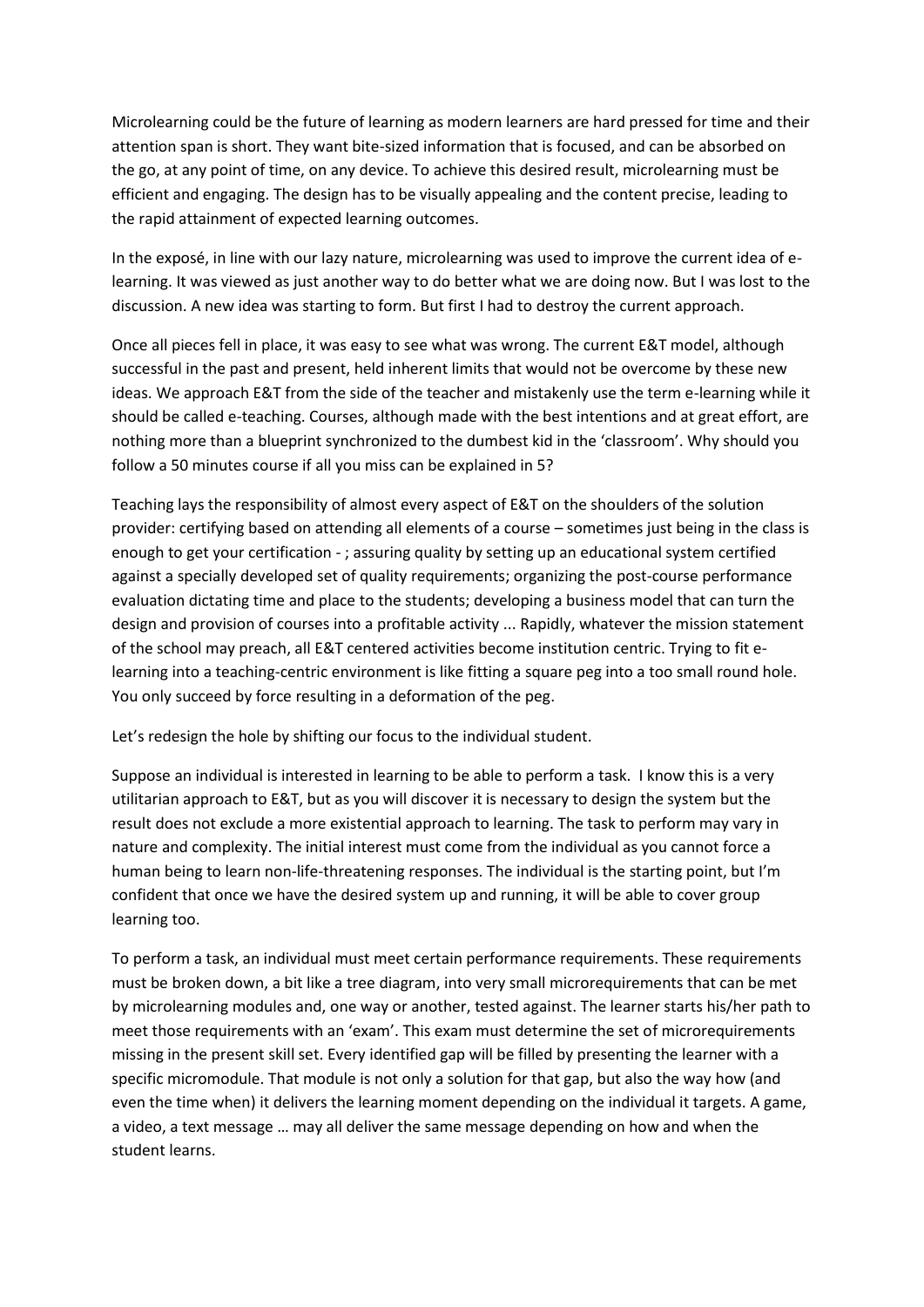Of course, the exam must not be considered as a whole; it should be distributed throughout the learning project. It is no pass-or-fail. It is a continuous evaluation of the performance to offer the right micromodules at the right time and in the right format. This way the student is continually (re)evaluated and presented with the right modules until he/she reaches full compliance with the desired performance requirements.

The creation of such a tree of microrequirements with multiple microlearning solutions will be hard to develop for one student, let alone for a group. In contrary to a classroom course that needs to be fully developed before delivery, there is no direct need to develop the whole tree or all solutions before it starts. Students will come with some competencies and thus the corresponding micromodules are not needed in the beginning. The complexity increases further by adding more learning paths for other tasks using some of the existing modules. It soon becomes humanly unmanageable.

And here comes AI into play, it can manage this complexity. While drifting towards complexity and having found a capable manager, we are ready to fully open up the system. Forget the E&T institution as you know it, welcome to the new E&T solution provider. Everybody is able to provide a micromodule to answer a microrequirement, as long as he/she has the necessary competence on the subject and access to the necessary tools. AI doesn't only guide the learners towards the modules they need to assimilate, but also the teachers towards the requirements they may help to solve. Every individual becomes a teacher-learner.

What about the control of the quality of those modules? Due to the ease of making, quality is not an intrinsic element of a module, it is inspected out. A bit like the selection of YouTube videos, a module is of high quality when it provides a solution to a requirement – this can be tested by the AI macro-assessing the continuous evaluations – that is popular amongst the targeted types of students. Once it passed a certain quality threshold, the AI can offer that module to a student based on his/her typology. The system can even guide the solution for specific requirements based on specific media to the best-suited high quality 'teacher'.

I acknowledge that not all can be learned by games, simulations, videos … sometimes you need good old hands-on experience. Here is where an 'institution' can play its role. They can bring people and specialized material together to interact. An 'institution' is not necessarily a school, it may well be a factory equipped with the right machinery, or a community meeting room … If managed the right way, the interaction can be done in a flexible manner suited to both learners, teachers, and infrastructure.

A single microlearning module cannot be used to convey a complete lesson. However, several such modules (with each one undertaking a specific learning point), can be successfully used as supporting pillars for a full-fledged e-learning course. The next generation of AI, able to manipulate graphic media, can manipulate human-made material into just-in-time packages. A series of modules made by different teachers targeted at filling a student's gaps are on-line transformed into what looks like a succession of homogenous modules. If a student needs a break from a longer session, no problem; the system will take that into account.

The step from individual learning to collective learning in this system is a minor one. As the competency levels of the individuals are well-known by the system, the individual paths will bring